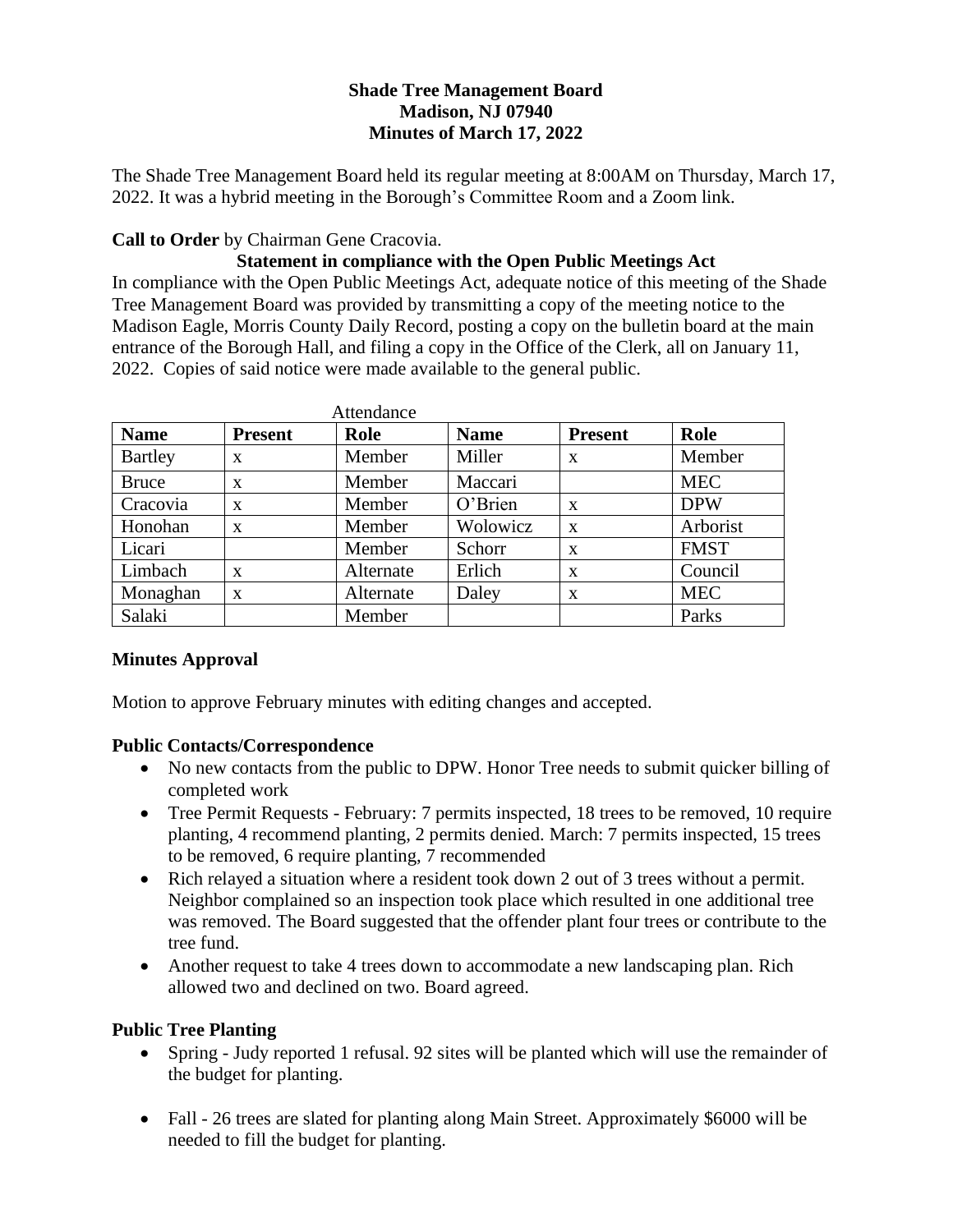• Quadrant teams will need to do mark outs starting in April

**Council Liaison Report -** Waverly Place redesign planning kickoff meeting with Bohler Inc. took place last week, and a series of community meetings will be scheduled within the next 90 days for envisioning the future use and design of Waverly Place.

**Ask The Arborist -** The zoom event will take place on April 17<sup>th</sup> at 7 pm

Arbor Day **-** will take place on May 7<sup>th</sup> at 9am at either Hartley Dodge or the train station parking lot.

#### **Tree Ordinance**

• Latest and perhaps final version of the Ordinance was sent to STMB and Town Council for a review. Of those contacted, all approve of the draft.

# **Open Space**

• Nothing to report

# **Budget Report**

Year to Date – 2021 Budget (Total budget of \$154,500)

- Expended: \$152,169.07
- Encumbered: \$2,127.88
- Remaining Balance: \$203.05
- Unexpended: \$2,330.93

This Month

Paid: \$4,694.50 - Honor Tree

Year to Date – 2022 Budget (Total budget of \$154,500, Preliminary)

- 1. Expended: \$1,630.16
- 2. Encumbered: \$127,629.84
- 3. Remaining Balance: \$25,224.57
- **4.** Unexpended: \$152,854.41

**Tree City** -  $37<sup>th</sup>$  year of earning the award

**Growth Award** - 15<sup>th</sup> year of earning this award with points to spare

#### **Sustainable Madison**

• No report

#### **Friends of Madison Shade Trees**

- Chris spoke about their efforts to partner with J and M Garden Center to get native trees for both Memorial Park and Summerhill Park.
- Working on promoting Arbor Day and Green Forum
- In the process of ordering banners for display on Main Street promoting the importance of trees